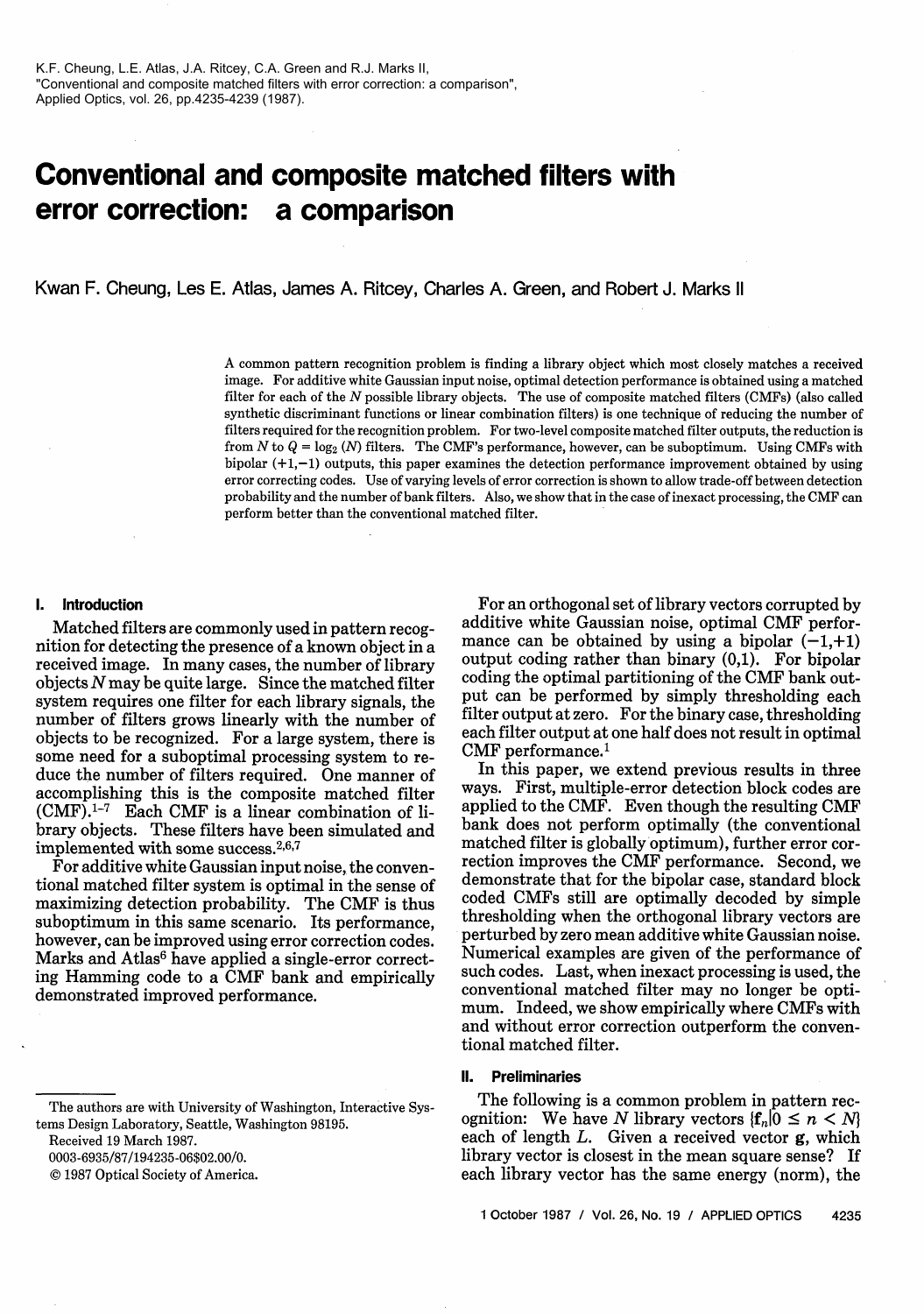matched filter bank provides good detection performance. One simply finds the index corresponding to the maximum of the inner product  $\mathbf{g}^T \mathbf{f}_n$ . Note that this is equivalent to minimizing  $||\mathbf{g} - \bar{\mathbf{f}}_n||$ , where  $||\mathbf{a}||^2 =$ *aTa.*

If g is equal to a library vector perturbed by zero mean white Gaussian noise, use of the matched filter maximizes detection probability. If the signal to noise ratio of the received signal is SNR, the detection probability for the conventional matched filter is  $8-9$ 

$$
P_D(\text{conv}) = 1/\sqrt{2\pi} \int_{-\infty}^{\infty} \exp(-x^2/2) [\text{erfc}(x + \text{SNR})]^{N-1} dx, \quad (1)
$$

where

$$
\operatorname{erfc}(x) = 1/\sqrt{2\pi} \int_x^\infty \exp(-y^2/2) dy. \tag{2}
$$

The SNR can be written as SNR =  $\sqrt{\epsilon}/\sigma^2$ , where  $\sigma^2$  is the standard deviation of the input noise, and  $\epsilon$  is the signal energy.

In some scenarios, the number of library vectors  $N$ can become prohibitively large. The CMF then becomes an attractive alternate detection algorithm.<sup>1-3,6</sup>

The following example shows the construction of a composite matched filter for a system of  $N = 16$  library vectors. We form the bipolar matrix corresponding to the binary representation of the sixteen indices  $(+) = 1$ and  $- = -1$ :

| __ __ _ _ _ _ _ _ + + + + + + + +<br>_ _ _ + + + - - - - + + + + +<br>_ _ + + - - + + - - + + - - + + + +<br>_ _ + - + - + - + - + - + - + - + |  |  |  |  |  |                                       |  |  |  |
|------------------------------------------------------------------------------------------------------------------------------------------------|--|--|--|--|--|---------------------------------------|--|--|--|
|                                                                                                                                                |  |  |  |  |  |                                       |  |  |  |
|                                                                                                                                                |  |  |  |  |  | 1 1 1 1 1 1 1 1 1 1 1 1 1 1 1         |  |  |  |
|                                                                                                                                                |  |  |  |  |  | 0 1 2 3 4 5 6 7 8 9 10 11 12 13 14 15 |  |  |  |

We will assume that the library vectors are orthonormal:

$$
\mathbf{F}^T \mathbf{F} = \mathbf{I},\tag{3}
$$

where the library matrix is defined by  $\mathbf{F} = [\mathbf{f}_0 | \mathbf{f}_1 | \dots |$  $f_{N-1}$  and the CMF filter bank as

$$
S = F\Delta^T.
$$
 (4)

Then, for example,  $S^{T}f_{9} = [+ - - +]^{T}$ , and we have identified the input by its index.

Note that each row of the  $\Delta$  matrix is orthogonal to every other row; that is,  $\Delta \Delta^T = L$ **I**. Thus, if white Gaussian noise is added to the input, the output will also be accompanied by white Gaussian noise. The optimal decoding procedure is then to threshold the output of each filter at zero.<sup>1</sup> The probability of having one filter output correct is

$$
p = \text{erfc}(-\text{SNR}/\sqrt{N}).\tag{5}
$$

Thus the overall probability of detection for the CMF is

$$
P_D(\text{CMF}) = p^Q. \tag{6}
$$

In the absence of noise, both the conventional and CMF perform without error. Due to its established optimality, the conventional matched filter detection probability in Eq. (1) will always exceed the CMF's

4236 APPLIED OPTICS / Vol. 26, No. 19 **/** 1 October 1987

performance in Eq. (6) in the presence of additive ' white zero mean Gaussian input noise.

# **111. CMFs with Error Correction**

The performance of CMFs can be improved by using additional error correction filters.<sup>6</sup> Let  $M$  be the number of additional CMFs so that the total number of filters in our CMF bank is now

$$
Q_+ = Q + M. \tag{7}
$$

The resulting code will be able to correct up to  $E$  errors, where  $E$  is the largest integer satisfying the inequal-<br>ity<sup>10,11</sup>

$$
2^M \le \sum_{i=1}^E \binom{Q_+}{i} \,. \tag{8}
$$

The most efficient of the block error correcting codes are the BCH codes.<sup>10,11</sup> (Hamming codes are BCH codes for  $E = 1$ .)

For general block codes, a bipolar vector of length Q is coded into a vector of length  $Q_+$  according to a bipolar generator matrix  $G^{10,11}$  Let  $d_n$  denote the nth column of the  $\Delta$  matrix. The corresponding coded vector is

$$
\mathbf{c}_n = \mathbf{G} \otimes \mathbf{d}_n,\tag{9}
$$

where multiplication and addition in the matrix operation are performed modulo two:

$$
\begin{array}{c|cccc}\n\oplus & -1 & 1 & \otimes & -1 & 1 \\
\hline\n-1 & -1 & 1 & -1 & -1 & -1 \\
1 & 1 & -1 & 1 & -1 & 1\n\end{array} (10)
$$

Equivalently, Eq. (9) can be written as

$$
\Delta_+ = G \otimes \Delta, \tag{11}
$$

where  $c_n$  is the *n*th column of  $\Delta_+$ . Our augmented CMF matrix follows as  $S_+ = F\Delta_+^T$ . A received vector is multiplied by S+. Each element of the resulting vector is thresholded at zero to form a bipolar vector. The bipolar vector is then analyzed for errors.

In the Appendix, we demonstrate that the  $\Delta_+$  matrix is composed of mutually orthogonal rows, i.e.,  $\Delta_+^T \Delta_+$  = LI. This result insures that if the input to the augmented CMF bank is corrupted with additive white Gaussian noise, the output will also be corrupted by additive white Gaussian noise.9 The probability of correct detection for a given filter in the bank is the same as the probability of correct detection for a given filter in the unaugmented CMF bank and is given in Eq. (5).

To illustrate, the generator matrix for a  $(Q_+,Q)$  = (15,5) BCH code<sup>10,11</sup> capable of correcting  $E = 3$  errors is

The  $\Delta$  and  $\Delta_+$  matrices for a  $Q = 5$  and the augmented  $(Q_{+} = 15)$  CMF are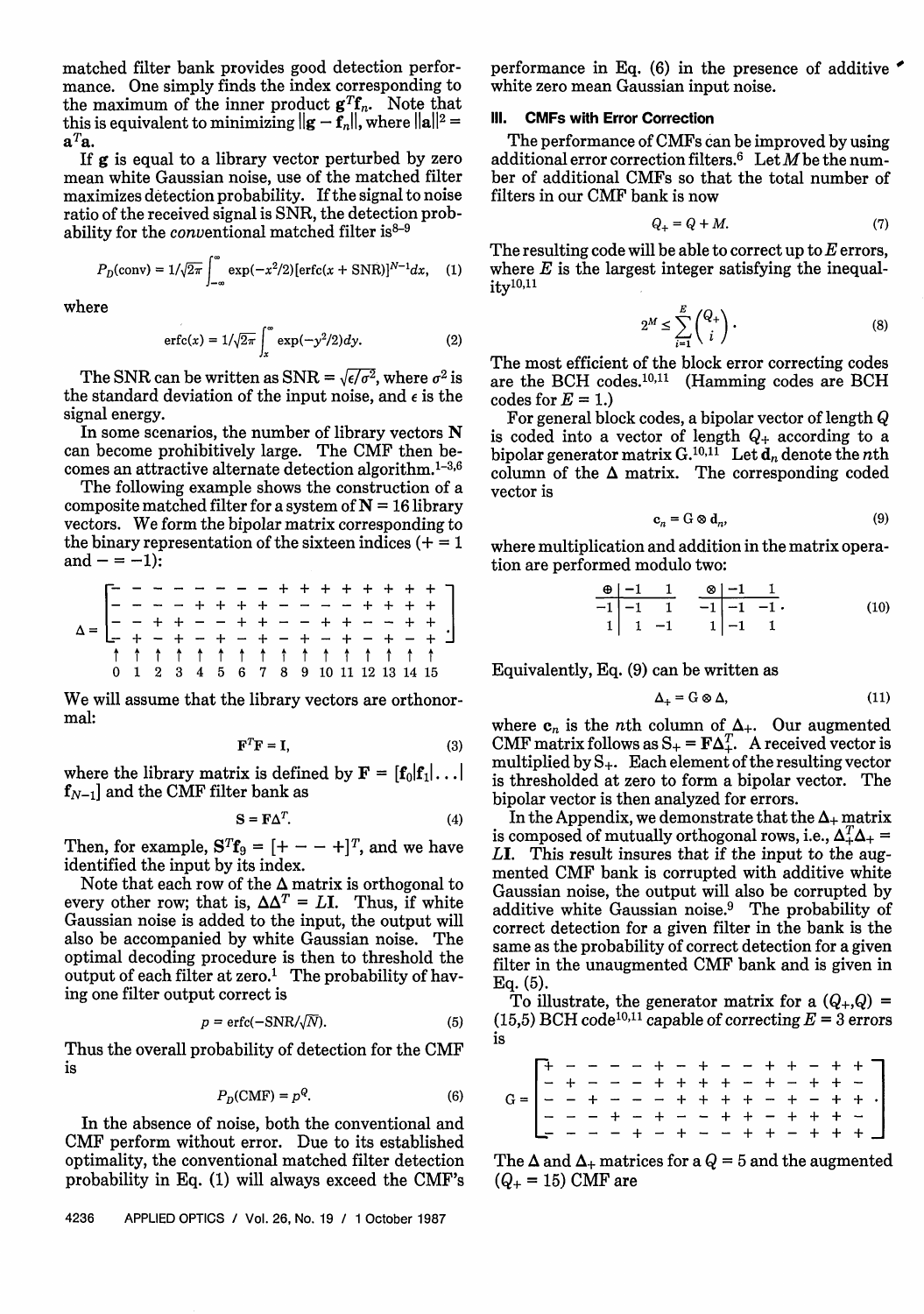|                                                      |                                                                                                                                                                                                                                                                                                                                                                                              |                          |                          |                          | $\Delta^+$ =             |                          |                          |                          |                                             |                          |                          |                             | $\Delta =$                                                                                                                                                                                                                                                                                                                                                                                                                                                                            |
|------------------------------------------------------|----------------------------------------------------------------------------------------------------------------------------------------------------------------------------------------------------------------------------------------------------------------------------------------------------------------------------------------------------------------------------------------------|--------------------------|--------------------------|--------------------------|--------------------------|--------------------------|--------------------------|--------------------------|---------------------------------------------|--------------------------|--------------------------|-----------------------------|---------------------------------------------------------------------------------------------------------------------------------------------------------------------------------------------------------------------------------------------------------------------------------------------------------------------------------------------------------------------------------------------------------------------------------------------------------------------------------------|
| $\rightarrow$<br>$\overline{\phantom{a}}$            |                                                                                                                                                                                                                                                                                                                                                                                              |                          |                          |                          |                          | $\overline{\phantom{a}}$ |                          |                          |                                             |                          |                          |                             | $1 - -$                                                                                                                                                                                                                                                                                                                                                                                                                                                                               |
| $\overline{\phantom{m}}$<br>$+$<br>$\ddot{}$         |                                                                                                                                                                                                                                                                                                                                                                                              | $+$                      | $\div$                   | $\qquad \qquad -$        |                          | $+$                      | —                        | $\ddot{}$                |                                             |                          |                          |                             | $\div$                                                                                                                                                                                                                                                                                                                                                                                                                                                                                |
| $\ddot{}$<br>$+$<br>$+$                              |                                                                                                                                                                                                                                                                                                                                                                                              | $\overline{\phantom{a}}$ | $\ddot{}$                | $+$                      | $\overline{\phantom{m}}$ | $\overline{\phantom{0}}$ | $\ddot{}$                |                          |                                             |                          |                          |                             | $\overline{\phantom{0}}$<br>$+$                                                                                                                                                                                                                                                                                                                                                                                                                                                       |
| $\sim$ $-$                                           | $+$                                                                                                                                                                                                                                                                                                                                                                                          | $+$                      |                          | $+$                      | $\overline{\phantom{0}}$ | $+$                      |                          |                          |                                             |                          |                          |                             |                                                                                                                                                                                                                                                                                                                                                                                                                                                                                       |
| $\overline{\phantom{a}}$                             | $\ddot{+}$                                                                                                                                                                                                                                                                                                                                                                                   |                          | $\ddot{}$                | $+$                      | $\ddot{}$                | $+$                      |                          |                          |                                             |                          |                          |                             | $\begin{array}{ccccccccccccc} \multicolumn{2}{c}{} & \multicolumn{2}{c}{} & \multicolumn{2}{c}{} & \multicolumn{2}{c}{} & \multicolumn{2}{c}{} & \multicolumn{2}{c}{} & \multicolumn{2}{c}{} & \multicolumn{2}{c}{} & \multicolumn{2}{c}{} & \multicolumn{2}{c}{} & \multicolumn{2}{c}{} & \multicolumn{2}{c}{} & \multicolumn{2}{c}{} & \multicolumn{2}{c}{} & \multicolumn{2}{c}{} & \multicolumn{2}{c}{} & \multicolumn{2}{c}{} & \multicolumn{2}{c}{} & \multicolumn{2}{c}{} & \$ |
| $+$                                                  | $+$                                                                                                                                                                                                                                                                                                                                                                                          | $+$                      |                          | $+$                      | $+$                      |                          | $\overline{\phantom{a}}$ | $+$                      |                                             |                          |                          |                             | $+$<br>$+$                                                                                                                                                                                                                                                                                                                                                                                                                                                                            |
| $+$                                                  | $\overline{\phantom{a}}$                                                                                                                                                                                                                                                                                                                                                                     |                          | $\overline{\phantom{m}}$ |                          | $+$                      | $+$                      | $+$                      |                          | $+$                                         |                          |                          |                             | $+$<br>$+$                                                                                                                                                                                                                                                                                                                                                                                                                                                                            |
| $\overline{\phantom{a}}$<br>$+ - - +$                | $\overline{\phantom{a}}$                                                                                                                                                                                                                                                                                                                                                                     | $+$                      | $+$                      | $\overline{\phantom{0}}$ | $\ddot{}$                | $\overline{\phantom{m}}$ | $+$                      | $+$                      | $+$                                         | $+$                      |                          |                             | $+$<br>$+$<br>$+$                                                                                                                                                                                                                                                                                                                                                                                                                                                                     |
| $+$ $-$<br>$+$                                       | $ -$                                                                                                                                                                                                                                                                                                                                                                                         | $+$                      | $\overline{\phantom{a}}$ | $+$                      | $+$                      | $+$                      | $+$                      |                          | $\overline{\phantom{a}}$                    |                          |                          |                             |                                                                                                                                                                                                                                                                                                                                                                                                                                                                                       |
| $\qquad \qquad -$                                    |                                                                                                                                                                                                                                                                                                                                                                                              | $\overline{\phantom{0}}$ | $+$                      | $+$                      | $\ddot{}$                | $\overline{\phantom{a}}$ | $+$                      |                          | $\overline{\phantom{a}}$                    |                          |                          |                             | $+$<br>$+$                                                                                                                                                                                                                                                                                                                                                                                                                                                                            |
| $\overline{\phantom{m}}$                             | $+$                                                                                                                                                                                                                                                                                                                                                                                          | $+$                      | $+$                      | $\overline{\phantom{0}}$ | $+$                      | $+$                      | $\overline{\phantom{m}}$ |                          | $\ddot{}$                                   | $\overline{\phantom{a}}$ | $+$                      |                             | $\overline{\phantom{a}}$<br>$+$<br>$\qquad \qquad -$                                                                                                                                                                                                                                                                                                                                                                                                                                  |
| $+$<br>$\div$                                        | $+$                                                                                                                                                                                                                                                                                                                                                                                          | $\overline{\phantom{0}}$ |                          |                          | $+$                      |                          | $\overline{\phantom{a}}$ | $+$                      | $+$                                         | $\sim$                   |                          |                             | $-$ - - - - - - +<br>$+ + +$<br>$\overline{\phantom{a}}$<br>$+$<br>$+$                                                                                                                                                                                                                                                                                                                                                                                                                |
| $+$<br>$\overline{\phantom{0}}$                      | $+$                                                                                                                                                                                                                                                                                                                                                                                          | $+$                      | $+$                      | $\overline{\phantom{0}}$ | $\overline{\phantom{a}}$ |                          | $+$                      | $\overline{\phantom{0}}$ | $\qquad \qquad$                             | $+$                      | $+ +$                    |                             | $+$<br>$\overline{\phantom{a}}$<br>$\overline{\phantom{a}}$                                                                                                                                                                                                                                                                                                                                                                                                                           |
| $\overline{\phantom{a}}$                             | $+$                                                                                                                                                                                                                                                                                                                                                                                          | $\overline{\phantom{a}}$ | $\overline{\phantom{a}}$ | $\qquad \qquad -$        | $\sim$                   | $+$                      | $+$                      | $+$                      | $\overline{\phantom{0}}$                    | $+$                      |                          |                             | $+$<br>$\overline{\phantom{a}}$<br>$+$                                                                                                                                                                                                                                                                                                                                                                                                                                                |
| $\overline{\phantom{m}}$<br>$+ + - + -$              |                                                                                                                                                                                                                                                                                                                                                                                              | $+$                      | $\overline{\phantom{a}}$ | $+$                      | $\sim$ $\sim$            | $\overline{\phantom{m}}$ | $\sim$                   |                          | $+$                                         | $+$                      | $+ + +$                  |                             | $+$ $+$<br>$+$<br>$\qquad \qquad -$                                                                                                                                                                                                                                                                                                                                                                                                                                                   |
| $+$                                                  | $\frac{1}{2} \frac{1}{2} \frac{1}{2} \frac{1}{2} \frac{1}{2} \frac{1}{2} \frac{1}{2} \frac{1}{2} \frac{1}{2} \frac{1}{2} \frac{1}{2} \frac{1}{2} \frac{1}{2} \frac{1}{2} \frac{1}{2} \frac{1}{2} \frac{1}{2} \frac{1}{2} \frac{1}{2} \frac{1}{2} \frac{1}{2} \frac{1}{2} \frac{1}{2} \frac{1}{2} \frac{1}{2} \frac{1}{2} \frac{1}{2} \frac{1}{2} \frac{1}{2} \frac{1}{2} \frac{1}{2} \frac{$ | $\overline{\phantom{a}}$ | $+$                      | $+$                      |                          | $+$                      | $\sim$                   | $+$                      | $+$                                         | $+$                      |                          |                             | $+$<br>$+$                                                                                                                                                                                                                                                                                                                                                                                                                                                                            |
| $\overline{\phantom{m}}$                             | $+$                                                                                                                                                                                                                                                                                                                                                                                          | $+ -$                    |                          | $\overline{\phantom{a}}$ | $+$                      | $\overline{\phantom{a}}$ | $+$                      | $\overline{\phantom{m}}$ | $\longrightarrow$ $\quad$ $\longrightarrow$ | $\overline{\phantom{a}}$ | $\overline{\phantom{a}}$ |                             | $-$                                                                                                                                                                                                                                                                                                                                                                                                                                                                                   |
|                                                      | $+$                                                                                                                                                                                                                                                                                                                                                                                          |                          | $- +$                    | $\overline{\phantom{a}}$ |                          | $+ -$                    | $+$                      | $+$                      |                                             | $\overline{\phantom{a}}$ | $\sim$                   |                             | $+ + - - -$<br>$+ - - + +$<br>$+$                                                                                                                                                                                                                                                                                                                                                                                                                                                     |
|                                                      |                                                                                                                                                                                                                                                                                                                                                                                              | $+$                      | $+$                      | $+$                      |                          |                          | $\overline{\phantom{a}}$ | $\frac{1}{2}$            | $+$                                         | $\overline{\phantom{0}}$ |                          |                             | $\overline{\phantom{a}}$                                                                                                                                                                                                                                                                                                                                                                                                                                                              |
| $- + -$                                              |                                                                                                                                                                                                                                                                                                                                                                                              | $\tau$                   | $\overline{\phantom{a}}$ | $+$                      |                          | $+$                      | $\overline{\phantom{a}}$ | $+$                      | $+$                                         | $\overline{\phantom{a}}$ |                          |                             | $\sim$<br>$+$                                                                                                                                                                                                                                                                                                                                                                                                                                                                         |
| $+ + - - +$                                          |                                                                                                                                                                                                                                                                                                                                                                                              | $+$                      | $+$                      | $+$                      |                          | $+$                      | $+$                      | $\overline{\phantom{a}}$ | $\overline{\phantom{a}}$                    | $+$                      |                          |                             | $+$<br>Ľ,<br>$\sim$                                                                                                                                                                                                                                                                                                                                                                                                                                                                   |
| $+$                                                  |                                                                                                                                                                                                                                                                                                                                                                                              | $\overline{\phantom{m}}$ | $\overline{\phantom{a}}$ | $+ -$                    |                          | $\overline{\phantom{m}}$ | $+$                      | $+$                      | $\overline{\phantom{m}}$                    | $+$                      |                          |                             | $\frac{1}{2}$<br>$+$                                                                                                                                                                                                                                                                                                                                                                                                                                                                  |
| $+$<br>$+$                                           | $+$                                                                                                                                                                                                                                                                                                                                                                                          | $+ -$                    | $- +$                    |                          | + + + - - - - - - -      | $+$                      | $\overline{\phantom{a}}$ |                          | $+$                                         | $+$                      | -------                  |                             | $+ +$<br>$+$<br>$\overline{\phantom{m}}$                                                                                                                                                                                                                                                                                                                                                                                                                                              |
| $\overline{\phantom{m}}$<br>$\overline{\phantom{a}}$ | $+$                                                                                                                                                                                                                                                                                                                                                                                          |                          |                          | سد                       |                          | $\sim$                   |                          | $+$                      | $+$                                         | $\ddot{}$                |                          |                             | $+$<br>$+$<br>$+$                                                                                                                                                                                                                                                                                                                                                                                                                                                                     |
| $+$                                                  | $+$                                                                                                                                                                                                                                                                                                                                                                                          | $\overline{\phantom{0}}$ | $\qquad \qquad -$        | $+$                      |                          | $+ -$                    |                          | $\overline{\phantom{0}}$ | $\overline{\phantom{m}}$                    |                          | $+$                      |                             | $+$<br>$\qquad \qquad -$<br>$\overline{\phantom{0}}$<br>$\overline{\phantom{a}}$                                                                                                                                                                                                                                                                                                                                                                                                      |
| $- + + -$                                            | $+$                                                                                                                                                                                                                                                                                                                                                                                          |                          | $+$                      | $+$                      |                          |                          |                          | $+$                      | $\overline{\phantom{a}}$                    |                          | $+$                      |                             | $+$<br>$\qquad \qquad -$<br>$\overline{\phantom{a}}$<br>$+$                                                                                                                                                                                                                                                                                                                                                                                                                           |
|                                                      |                                                                                                                                                                                                                                                                                                                                                                                              |                          | $+$                      |                          |                          | $+ -$                    | $+$                      |                          | $+$                                         |                          | $+$                      |                             | $+$<br>$\overline{\phantom{m}}$<br>$+$<br>$\qquad \qquad -$                                                                                                                                                                                                                                                                                                                                                                                                                           |
| $- + +$                                              | $\sim$ $  -$                                                                                                                                                                                                                                                                                                                                                                                 | $+ - +$                  | $\overline{\phantom{a}}$ |                          | $- +$                    |                          | $+$                      | $+$                      | $+$                                         | $- +$                    | $+$                      | - + + + + + + + + + + + + + | $+$<br>$\overline{\phantom{m}}$<br>$+ -$                                                                                                                                                                                                                                                                                                                                                                                                                                              |
| $+$                                                  |                                                                                                                                                                                                                                                                                                                                                                                              |                          | $+$                      | $\overline{\phantom{a}}$ |                          |                          |                          |                          | $\overline{\phantom{m}}$                    |                          | $+$                      |                             | $+$<br>$+$<br>$+$ $-$                                                                                                                                                                                                                                                                                                                                                                                                                                                                 |
| $\overline{\phantom{m}}$<br>$\overline{\phantom{a}}$ | $\overline{\phantom{a}}$                                                                                                                                                                                                                                                                                                                                                                     | $+$                      | $\qquad \qquad -$        | $\overline{\phantom{a}}$ | $+$                      |                          |                          |                          |                                             |                          | $+$                      | $+$                         | $\overline{\phantom{a}}$<br>$+$                                                                                                                                                                                                                                                                                                                                                                                                                                                       |
|                                                      |                                                                                                                                                                                                                                                                                                                                                                                              |                          |                          |                          |                          |                          |                          |                          |                                             |                          |                          |                             |                                                                                                                                                                                                                                                                                                                                                                                                                                                                                       |
| $- +$<br>$- +$ $-$                                   | $+ +$                                                                                                                                                                                                                                                                                                                                                                                        | $- +$                    | $- +$                    | $+ +$                    | $+ + \cdot$              |                          |                          |                          |                                             |                          | $+$ +                    | $+ + \square$               | + + + + + + + + + + + + + + +<br>$+ + +$<br>$+ +$<br>- + 」                                                                                                                                                                                                                                                                                                                                                                                                                            |
|                                                      |                                                                                                                                                                                                                                                                                                                                                                                              |                          |                          |                          |                          |                          |                          |                          |                                             |                          |                          |                             |                                                                                                                                                                                                                                                                                                                                                                                                                                                                                       |

#### **IV. Performance Analysis**

We now contrast the performance between the conventional and composite matched filter in three ways. First, we compare the detection probabilities of the detectors for inputs contaminated with zero mean additive white Gaussian noise. Second, we examine the same scenario for high SNRs. Last, Monte Carlo simulations are used to analyze filter performance of the case where processing is inexact. Such inaccuracy, for example, is characteristic of optical processors.

# A. Performance with White Gaussian Input Noise

For the CMF bank augmented for error correction, the probability of correct detection in a filter is still given by Ref. 5. The number of filter banks, however, has been increased from  $Q$  to  $Q_+$ , and we now can tolerate  $E$  errors by the constraint in Eq. (8). The tolerate  $E$  errors by the constraint in Eq.  $(8)$ . probability of detection immediately follows as<sup>10</sup>

$$
P_D(\text{CMF+}) = \sum_{i=0}^{E} \binom{Q_+}{i} p^{Q_+ - i} (1 - p)^i.
$$
 (12)

A plot of this expression is shown in Fig. 1 for  $N = 32$ orthonormal library vectors and a composite matched filter of  $Q = 5$  output bits. The BCH codes used were capable of correcting  $E = 3, 7$ , and 9 errors, corresponding to  $Q_+ = 15$ , 25, and 29, respectively. Clearly, increasing *E* improves the overall performance at the cost of additional filters. No matter how large we make *E,* however, performance of the CMF will always be below that of the conventional matched filter.

#### B. Performance for High SNR

Direct calculation of the performance measures in Eqs. (1), (6), and (12) for high SNR results in numerical underflow. To get around this problem, we reformulate those equations by using an asymptotic expansions. In all cases, approximation of the probability of erroneous detection,  $\tilde{P}_E = 1 - P_D$ , is expedient.

A bound corresponding to Eq. (1) can be found in Van Trees<sup>9</sup>:

$$
P_E(\text{conv}) \le [(N-1)/\sqrt{\pi} \text{SNR}] \exp(-\text{SNR}^2/4),\tag{13}
$$

from which it follows that

$$
\log P_E \le \log[(N-1)/\sqrt{\pi} \text{SNR}] - \text{SNR}^2/4. \tag{14}
$$

For high SNR, this bound is sufficiently tight to use as an approximation.

To approximate similarly the CMF performance for high SNR, we rewrite Eq. (6) as

$$
P_E(\text{CMF}) = \sum_{i=1}^{Q} \binom{Q}{i} p^{Q-i} q^i,
$$

where  $q = 1 - p$ . Keeping only the first term gives

$$
P_E(\text{CMF}) \ge Qp^{Q-1}q.
$$

For high SNR,  $q \ll 1$ , and again the bound can be used as a good approximation. A further simplification results from recognizing that, for moderate  $Q, P^{Q-1} \approx$ 1. Thus  $P_E \approx Qq$ . From Van Trees<sup>9</sup>

$$
q = \text{erfc}(\text{SNR}/\sqrt{N})
$$
  

$$
\leq \sqrt{N/2\pi} \exp(-\text{SNR}^2/2)/\text{SNR}.
$$
 (15)

Using this as a good approximation for a high SNR, we obtain our final performance expression for the CMF

$$
\log P_E(\text{CMF}) = \log\left[\left(\sqrt{N/2\pi}\right)\left(\frac{1}{SNR}\right)\right] - \text{SNR}^2/2N + \log Q. \quad (16)
$$

The approximation for the error correcting composite matched filter can be similarly obtained. From Eq. (12), we have

$$
P_E(\text{CMF+}) = \sum_{i=E+1}^{Q_+} \binom{Q_+}{i} p^{Q_+-i} q^i.
$$

Keeping only the first term gives

$$
P_E(\text{CMF+}) \geq {Q_+ \choose E+1} p^{Q_+ - E - 1} q^{E+1}.
$$

1 October 1987 / Vol. 26, No. 19 / APPLIED OPTICS 4237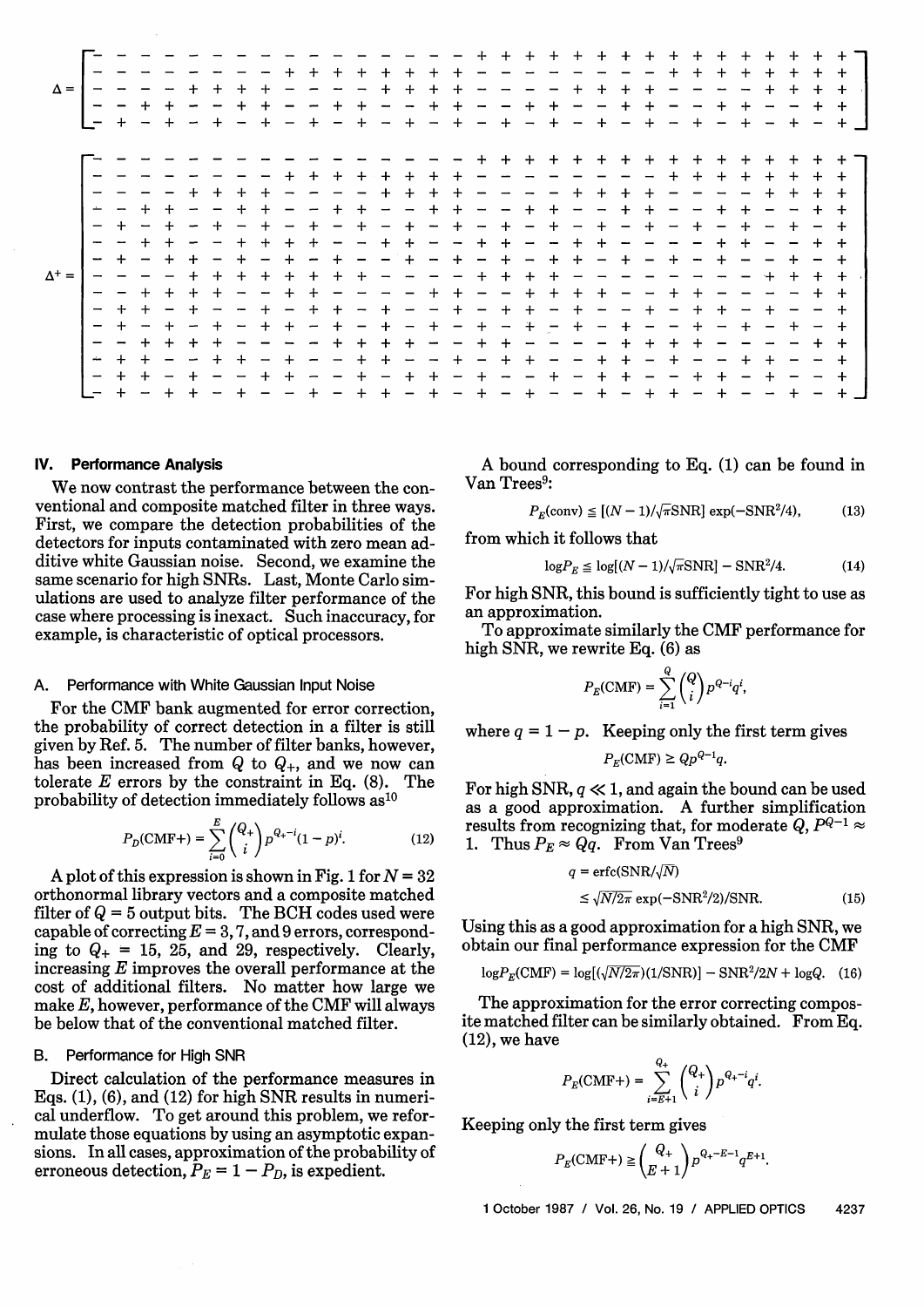

Fig. 1. Performance comparison between the conventional and composite matched filter for  $N = 32$  library vectors. Performance of the CMF is shown for  $E = 0, 3, 7,$  and 9, where  $E$  is the maximum number of correctable errors. This corresponds to a total of  $Q_+ = 5$ , 15, 25, and 29 filters in the CMF bank. The input was corrupted by additive white Gaussian noise with variance  $\sigma^2$ . The SNR is  $\sqrt{\epsilon/\sigma^2}$ where  $\epsilon$  is the signal energy.

Making the approximation  $p_{Q_+ - E - 1} \simeq 1$  and applying Eq. (15) give

$$
\log P_E(\text{CMF+}) \simeq \log \binom{Q_+}{E+1} + \log \left( \sqrt{N/2\pi} \right) \left( \frac{1}{\text{SNR}} \right)
$$

$$
- \left( E + 1 \right) \text{SNR}^2 / 2N.
$$

As before, this bound becomes very tight for high SNR.

Plots of Eqs. (13), (16), and (17) are shown in Fig. 2 for the same parameters used in Fig. 1.  $(N = 32, Q = 5,$ and  $Q_+ = 15$ , 25, and 29 for  $E = 2$ , 7, and 9.)

# C. Effects of Processor Inaccuracy

Monte Carlo simulations were performed on a  $Q = 4$  $(N = 16)$  CMF using single-bit-error correction  $(Q_{+} =$ 7). The inputs were vectors of length  $L = 16$ :

$$
\mathbf{f}_n = \delta_{n+1}; \quad 0 \le n < 16,
$$

where  $\delta$  has a 1 in its *n*th position and is otherwise zero. White Gaussian noise was added to both the input and each element of the augmented CMF matrix,  $S_{+}$  =  $F\delta\Delta_+^T$ . The signal-to-noise ratios are SNR<sub>s</sub> and SNR<sub>f</sub>, respectively. Since  $\epsilon = 1$ , we have SNR<sub>s</sub> =  $1/\sigma_s$ , where  $\sigma_s$  is the standard deviation of the input noise. Similarly,  $SNR_f = 1/\sigma_f$ .

Results are shown in Figs. 2 and 3. Each point estimate was generated by 800 trials; 90% confidence intervals were computed under the assumption that each simulation was a Bernoulli trial.<sup>12</sup>

Figure 2 ( $SNR_s = 10$ ) shows performance much like that observed with exact processing. The conventional matched filter outperforms both CMF banks and single error correction outperforms simulation with no error correction.

As seen in Fig. 4 ( $\text{SNR}_s = 3.33$ ), however, the performance becomes significantly different as the SNR of the processor is reduced. The CMF, with and with-



Fig. 2. Performance comparison between the conventional and composite matched filters for high SNRs. The parameters are the same as those in Fig. 1.



Fig. 3. Monte Carlo performance simulation results for the CMF and conventional matched filter when inexact processing is used. For  $N = 16$  library vectors, the CMFs require  $Q_+ = 4$  and 7 filters corresponding to  $E = 0$  and 1 error correction capability. 90% confidence intervals are shown. To simulate inexact processors, white Gaussian noise with a standard deviation of  $\sigma_s = 0.1$  (SNR<sub>s</sub> = 10) was added to each element of each filter vector.

out error correction, outperforms the conventional matched filter for a high SNR.

## **V. Conclusions**

Matched filters are commonly used in pattern recognition for detecting the presence of a known object in the presence of noise. In this paper, the technique of composite matched filtering has been augmented to include error correction. This has been shown to improve the performance of the composite matched filter bank in the presence of additive white Gaussian noise.

Second, we have shown that the introduction of multiple error correcting linear block codes does not affect the optimal decoding of the bipolar CMF bank